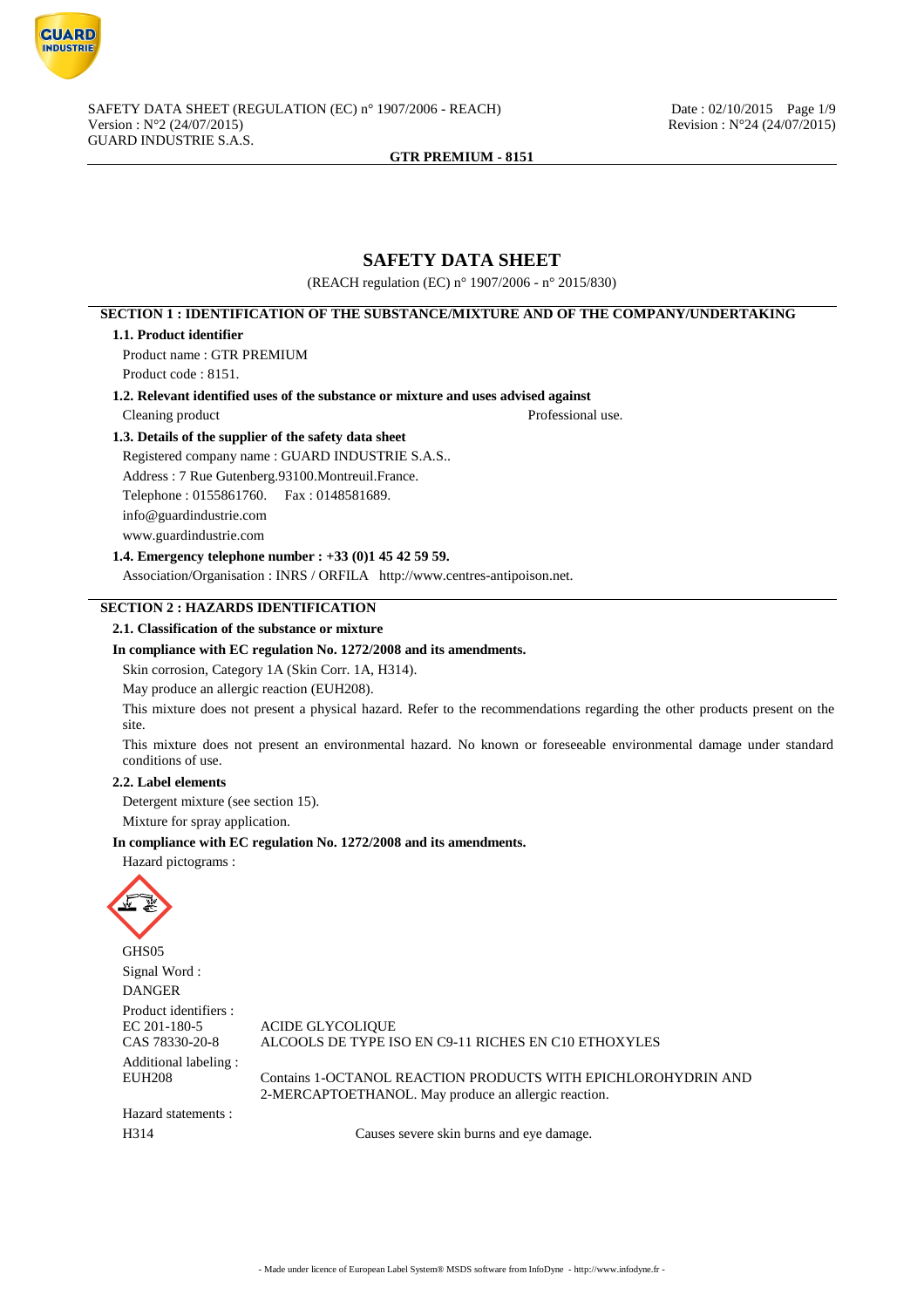

| Precautionary statements - Prevention : |                                                                                                                                     |
|-----------------------------------------|-------------------------------------------------------------------------------------------------------------------------------------|
| P <sub>260</sub>                        | Do not breathe dust/fume/gas/mist/vapours/spray.                                                                                    |
| P <sub>264</sub>                        | Wash  thoroughly after handling.                                                                                                    |
| P <sub>280</sub>                        | Wear protective gloves/protective clothing/eye protection/face protection.                                                          |
| Precautionary statements - Response :   |                                                                                                                                     |
| $P301 + P330 + P331$                    | IF SWALLOWED: rinse mouth. Do NOT induce vomiting.                                                                                  |
| $P303 + P361 + P353$                    | IF ON SKIN (or hair): Take off immediately all contaminated clothing. Rinse skin<br>with water/shower.                              |
| $P305 + P351 + P338$                    | IF IN EYES: Rinse cautiously with water for several minutes. Remove contact<br>lenses, if present and easy to do. Continue rinsing. |
| P310                                    | Immediately call a POISON CENTER/doctor/                                                                                            |
| P321                                    | Specific treatment (see  on this label).                                                                                            |
| P363                                    | Wash contaminated clothing before reuse.                                                                                            |
| Precautionary statements - Disposal :   |                                                                                                                                     |
| P <sub>501</sub>                        | Dispose of contents/container to                                                                                                    |
|                                         |                                                                                                                                     |

#### **2.3. Other hazards**

The mixture does not contain substances classified as 'Substances of Very High Concern' (SVHC)  $> = 0.1\%$  published by the European CHemicals Agency (ECHA) under article 57 of REACH: http://echa.europa.eu/fr/candidate-list-table The mixture satisfies neither the PBT nor the vPvB criteria for mixtures in accordance with annexe XIII of the REACH regulations EC 1907/2006.

# **SECTION 3 : COMPOSITION/INFORMATION ON INGREDIENTS**

## **3.2. Mixtures**

| <b>Composition:</b>                     |                         |             |                    |
|-----------------------------------------|-------------------------|-------------|--------------------|
| Identification                          | (EC) 1272/2008          | <b>Note</b> | $\%$               |
| <b>INDEX: 0001</b>                      | GHS07, GHS05            |             | $10 \le x \% < 25$ |
| CAS: 79-14-1                            | Dgr                     |             |                    |
| $EC: 201-180-5$                         | Met. Corr. 1, H290      |             |                    |
| REACH: 01-2119485579-17-0000            | Skin Corr. 1B, H314     |             |                    |
|                                         | Acute Tox. 4, H332      |             |                    |
| <b>ACIDE GLYCOLIQUE</b>                 |                         |             |                    |
| <b>INDEX: GI RH. INF.1</b>              | GHS07, GHS05            |             | $0 \le x \% < 2.5$ |
| CAS: 78330-20-8                         | Dgr                     |             |                    |
|                                         | Acute Tox. 4, H302      |             |                    |
| ALCOOLS DE TYPE ISO EN C9-11 RICHES     | Eye Dam. 1, H318        |             |                    |
| <b>EN C10 ETHOXYLES</b>                 |                         |             |                    |
| <b>INDEX: SEL</b>                       | GHS07                   |             | $0 \le x \% < 2.5$ |
| CAS: 7647-14-5                          | Wng                     |             |                    |
|                                         | Skin Irrit. 2, H315     |             |                    |
| <b>CHLORURE DE SODIUM</b>               | Eye Irrit. 2, H319      |             |                    |
|                                         | STOT SE 3, H335         |             |                    |
| <b>INDEX: 00043.1</b>                   | GHS07, GHS09            |             | $0 \le x \% < 2.5$ |
|                                         | Wng                     |             |                    |
| <b>1-OCTANOL REACTION PRODUCTS WITH</b> | Skin Sens. 1, H317      |             |                    |
| EPICHLOROHYDRIN AND                     | Eye Irrit. 2, H319      |             |                    |
| 2-MERCAPTOETHANOL                       | Aquatic Chronic 2, H411 |             |                    |

## **SECTION 4 : FIRST AID MEASURES**

As a general rule, in case of doubt or if symptoms persist, always call a doctor.

NEVER induce swallowing by an unconscious person.

**4.1. Description of first aid measures**

## **In the event of exposure by inhalation :**

In the event of an allergic reaction, seek medical attention.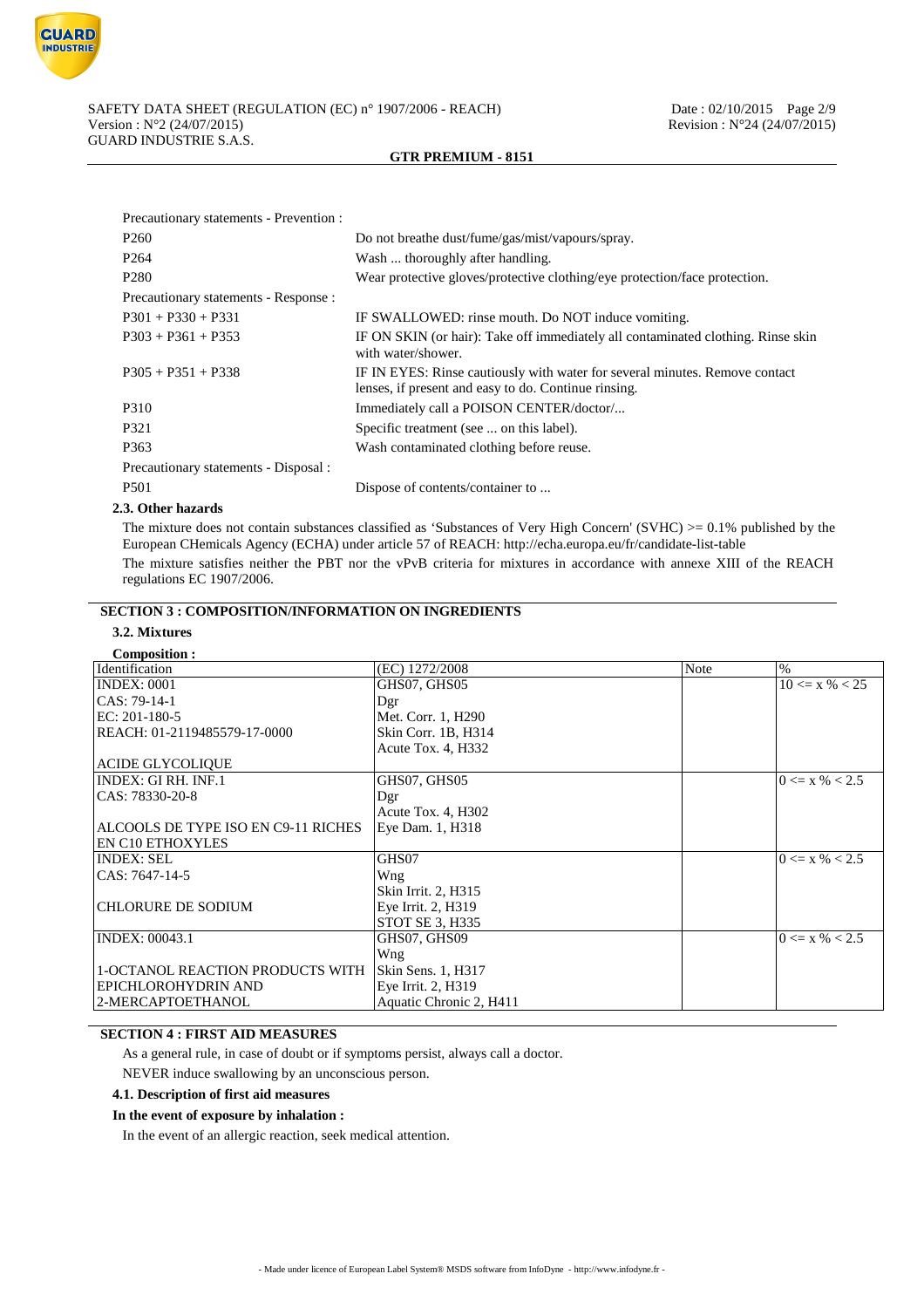

#### **In the event of splashes or contact with eyes :**

Wash thoroughly with fresh, clean water for 15 minutes holding the eyelids open.

Regardless of the initial state, refer the patient to an ophthalmologist and show him the label.

## **In the event of splashes or contact with skin :**

Remove any soiled or splashed clothing immediately.

Watch out for any remaining product between skin and clothing, watches, shoes, etc.

In the event of an allergic reaction, seek medical attention.

If the contaminated area is widespread and/or there is damage to the skin, a doctor must be consulted or the patient transferred to hospital.

#### **In the event of swallowing :**

Do not give the patient anything orally.

Seek medical attention immediately, showing the label.

#### **4.2. Most important symptoms and effects, both acute and delayed**

No data available.

#### **4.3. Indication of any immediate medical attention and special treatment needed**

No data available.

#### **SECTION 5 : FIREFIGHTING MEASURES**

Non-flammable.

## **5.1. Extinguishing media**

## **5.2. Special hazards arising from the substance or mixture**

A fire will often produce a thick black smoke. Exposure to decomposition products may be hazardous to health.

Do not breathe in smoke.

In the event of a fire, the following may be formed :

- carbon monoxide (CO)

- carbon dioxide (CO2)

## **5.3. Advice for firefighters**

No data available.

## **SECTION 6 : ACCIDENTAL RELEASE MEASURES**

#### **6.1. Personal precautions, protective equipment and emergency procedures**

Consult the safety measures listed under headings 7 and 8.

## **For non first aid worker**

Avoid any contact with the skin and eyes.

#### **For first aid worker**

First aid workers will be equipped with suitable personal protective equipment (See section 8).

#### **6.2. Environmental precautions**

Contain and control the leaks or spills with non-combustible absorbent materials such as sand, earth, vermiculite, diatomaceous earth in drums for waste disposal.

Prevent any material from entering drains or waterways.

## **6.3. Methods and material for containment and cleaning up**

Neutralise with an alkaline decontaminant, such as an aqueous solution of sodium carbonate or similar.

If the ground is contaminated, once the product has been recovered by sponging with an inert and non-combustible absorbent material, wash the contaminated area in plenty of water.

Clean preferably with a detergent, do not use solvents.

## **6.4. Reference to other sections**

No data available.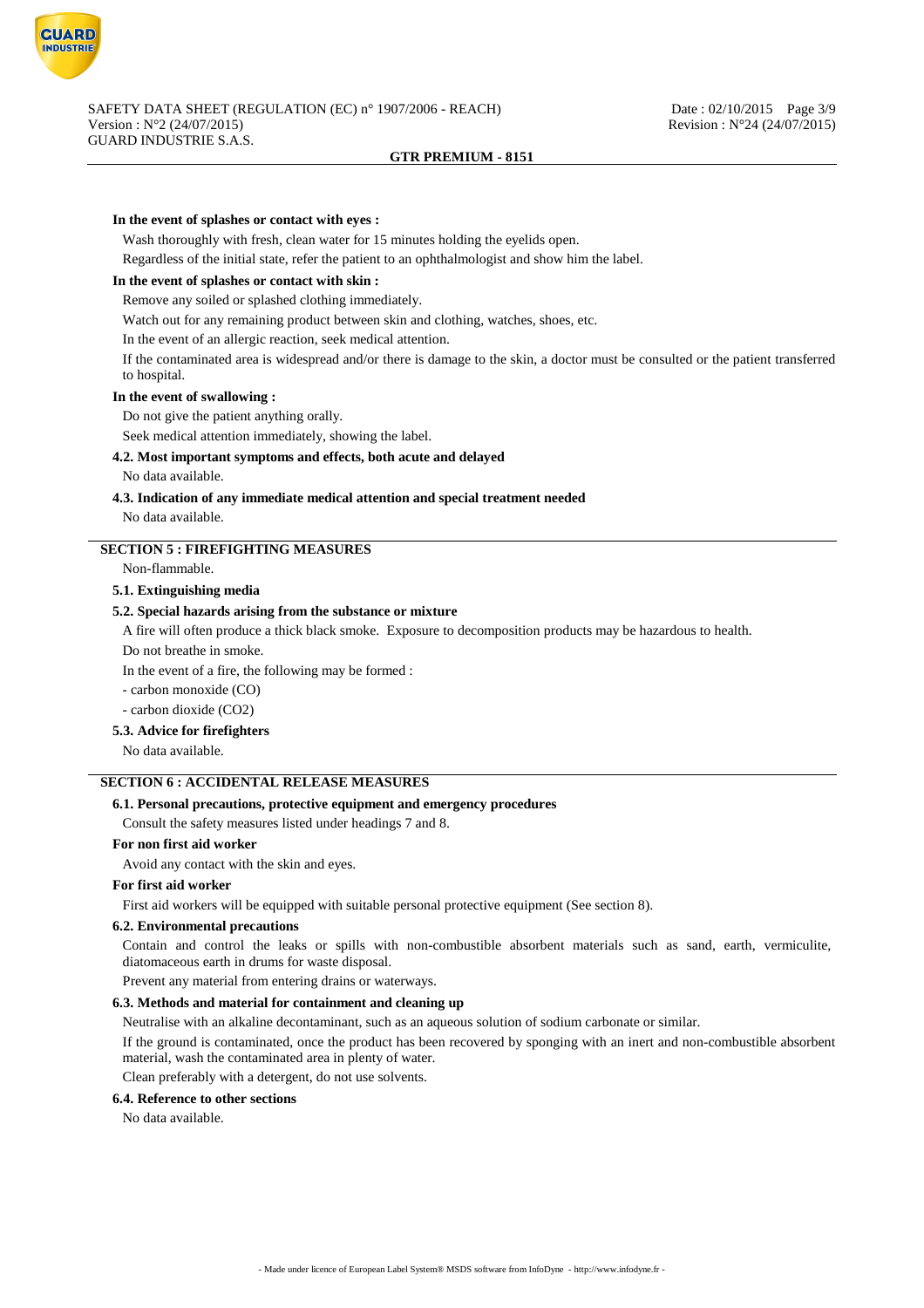

## **SECTION 7 : HANDLING AND STORAGE**

Requirements relating to storage premises apply to all facilities where the mixture is handled.

## **7.1. Precautions for safe handling**

#### Always wash hands after handling.

Remove and wash contaminated clothing before re-using.

Emergency showers and eye wash stations will be required in facilities where the mixture is handled constantly.

#### **Fire prevention :**

Prevent access by unauthorised personnel.

#### **Recommended equipment and procedures :**

For personal protection, see section 8.

Observe precautions stated on label and also industrial safety regulations.

#### **Prohibited equipment and procedures :**

No smoking, eating or drinking in areas where the mixture is used.

#### **7.2. Conditions for safe storage, including any incompatibilities**

No data available.

#### **Storage**

keep away from direct solar light.

#### **Packaging**

Always keep in packaging made of an identical material to the original.

#### **7.3. Specific end use(s)**

No data available.

## **SECTION 8 : EXPOSURE CONTROLS/PERSONAL PROTECTION**

## **8.1. Control parameters**

No data available.

## **8.2. Exposure controls**

#### **Personal protection measures, such as personal protective equipment**

Pictogram(s) indicating the obligation of wearing personal protective equipment (PPE) :



Use personal protective equipment that is clean and has been properly maintained.

Store personal protective equipment in a clean place, away from the work area.

Never eat, drink or smoke during use. Remove and wash contaminated clothing before re-using. Ensure that there is adequate ventilation, especially in confined areas.

#### **- Eye / face protection**

Avoid contact with eyes.

Use eye protectors designed to protect against liquid splashes

Before handling, wear safety goggles with protective sides accordance with standard EN166.

In the event of high danger, protect the face with a face shield.

When spraying, wear a face shield in accordance with standard EN166.

Prescription glasses are not considered as protection.

Individuals wearing contact lenses should wear prescription glasses during work where they may be exposed to irritant vapours.

Provide eyewash stations in facilities where the product is handled constantly.

#### **- Hand protection**

Wear suitable protective gloves in the event of prolonged or repeated skin contact.

Use suitable protective gloves that are resistant to chemical agents in accordance with standard EN374.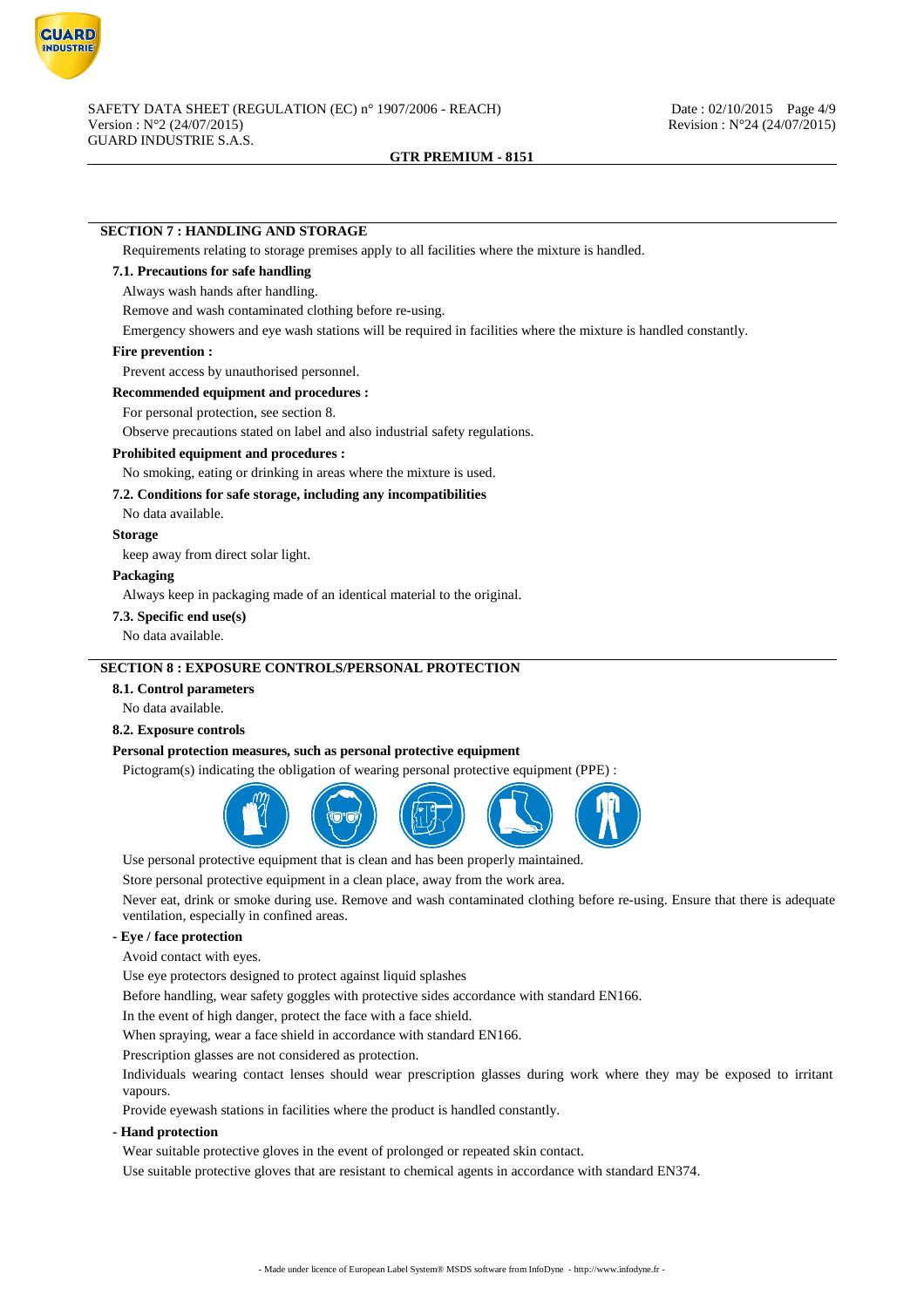

Gloves must be selected according to the application and duration of use at the workstation.

Protective gloves need to be selected according to their suitability for the workstation in question : other chemical products that may be handled, necessary physical protections (cutting, pricking, heat protection), level of dexterity required.

- Type of gloves recommended :
- Natural latex
- Nitrile rubber (butadiene-acrylonitrile copolymer rubber (NBR))
- PVC (polyvinyl chloride)
- Butyl Rubber (Isobutylene-isoprene copolymer)
- Recommended properties :
- Impervious gloves in accordance with standard EN374

#### **- Body protection**

Avoid skin contact.

Wear suitable protective clothing.

Suitable type of protective clothing :

Wear suitable protective clothing, in particular overalls and boots. These items must be kept in good condition and cleaned after use.

Wear suitable protective clothing and, in particular, an apron and boots. These items of clothing shall be maintained in good condition and cleaned after use.

In the event of substantial spatter, wear liquid-tight protective clothing against chemical risks (type 3) in accordance with EN14605 to prevent skin contact.

In the event of a risk of splashing, wear protective clothing against chemical risks (type 6) in accordance with EN13034 to prevent skin contact.

Work clothing worn by personnel shall be laundered regularly.

After contact with the product, all parts of the body that have been soiled must be washed. N/A

## **SECTION 9 : PHYSICAL AND CHEMICAL PROPERTIES**

| 9.1. Information on basic physical and chemical properties |                                                |  |  |  |
|------------------------------------------------------------|------------------------------------------------|--|--|--|
| <b>General information:</b>                                |                                                |  |  |  |
| Physical state:                                            | Fluid liquid.                                  |  |  |  |
| Important health, safety and environmental information     |                                                |  |  |  |
| pH:                                                        | $2.50 +/- 0.5$ .                               |  |  |  |
|                                                            | Slightly acidic.                               |  |  |  |
| Boiling point/boiling range :                              | Not specified.                                 |  |  |  |
| Flash point interval :                                     | Not relevant.                                  |  |  |  |
| Vapour pressure $(50^{\circ}C)$ :                          | Not relevant.                                  |  |  |  |
| Density:                                                   | >1                                             |  |  |  |
|                                                            | Method for determining the density:            |  |  |  |
|                                                            | ISO 3507 (Laboratory glassware - Pycnometers). |  |  |  |
| Water solubility:                                          | Soluble.                                       |  |  |  |
| Viscosity:                                                 | $v < 7$ mm2/s (40°C)                           |  |  |  |
| Melting point/melting range :                              | Not specified.                                 |  |  |  |
| Self-ignition temperature :                                | Not specified.                                 |  |  |  |
| Decomposition point/decomposition range :                  | Not specified.                                 |  |  |  |
| 9.2. Other information                                     |                                                |  |  |  |

No data available.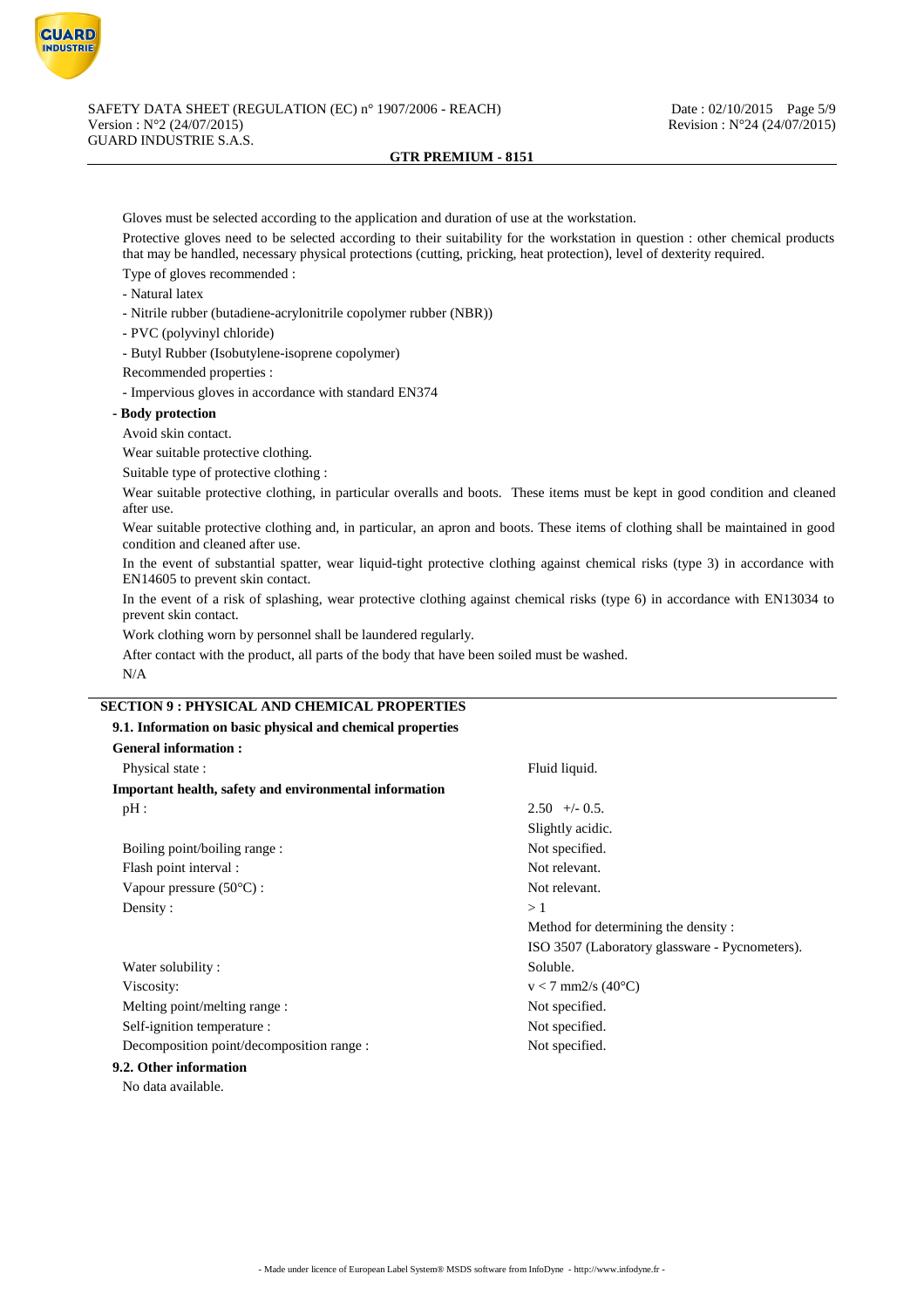

# **SECTION 10 : STABILITY AND REACTIVITY**

#### **10.1. Reactivity**

No data available.

## **10.2. Chemical stability**

This mixture is stable under the recommended handling and storage conditions in section 7.

#### **10.3. Possibility of hazardous reactions**

No data available.

**10.4. Conditions to avoid**

Avoid :

- frost

#### **10.5. Incompatible materials**

Keep away from :

- strong bases

#### **10.6. Hazardous decomposition products**

The thermal decomposition may release/form :

- carbon monoxide (CO)

- carbon dioxide (CO2)

## **SECTION 11 : TOXICOLOGICAL INFORMATION**

#### **11.1. Information on toxicological effects**

May cause irreversible damage to the skin; namely, visible necrosis through the epidermis and into the dermis, following exposure for up to three minutes.

Corrosive reactions are typified by ulcers, bleeding, bloody scabs, and, by the end of observation at 14 days, by discolouration due to blanching of the skin, complete areas of alopecia, and scars.

#### **11.1.1. Substances**

## **Acute toxicity :**

ACIDE GLYCOLIQUE (CAS: 79-14-1)<br>Oral route :

 $LD50 = 2040$  mg/kg Species : Rat (recommended by the CLP)

Inhalation route (Dusts/mist) : LC50 > 5.2 mg/l

Species : Rat (recommended by the CLP)

## **11.1.2. Mixture**

## **Skin corrosion/skin irritation :**

Corrosive classification is based on an extreme pH value.

#### **Respiratory or skin sensitisation :**

Contains at least one sensitising substance. May cause an allergic reaction.

## **SECTION 12 : ECOLOGICAL INFORMATION**

## **12.1. Toxicity**

#### **12.1.2. Mixtures**

No aquatic toxicity data available for the mixture.

#### **12.2. Persistence and degradability**

#### **12.2.2. Mixtures**

Biodegradability in water : Inherently biodegradable.

Aerobic.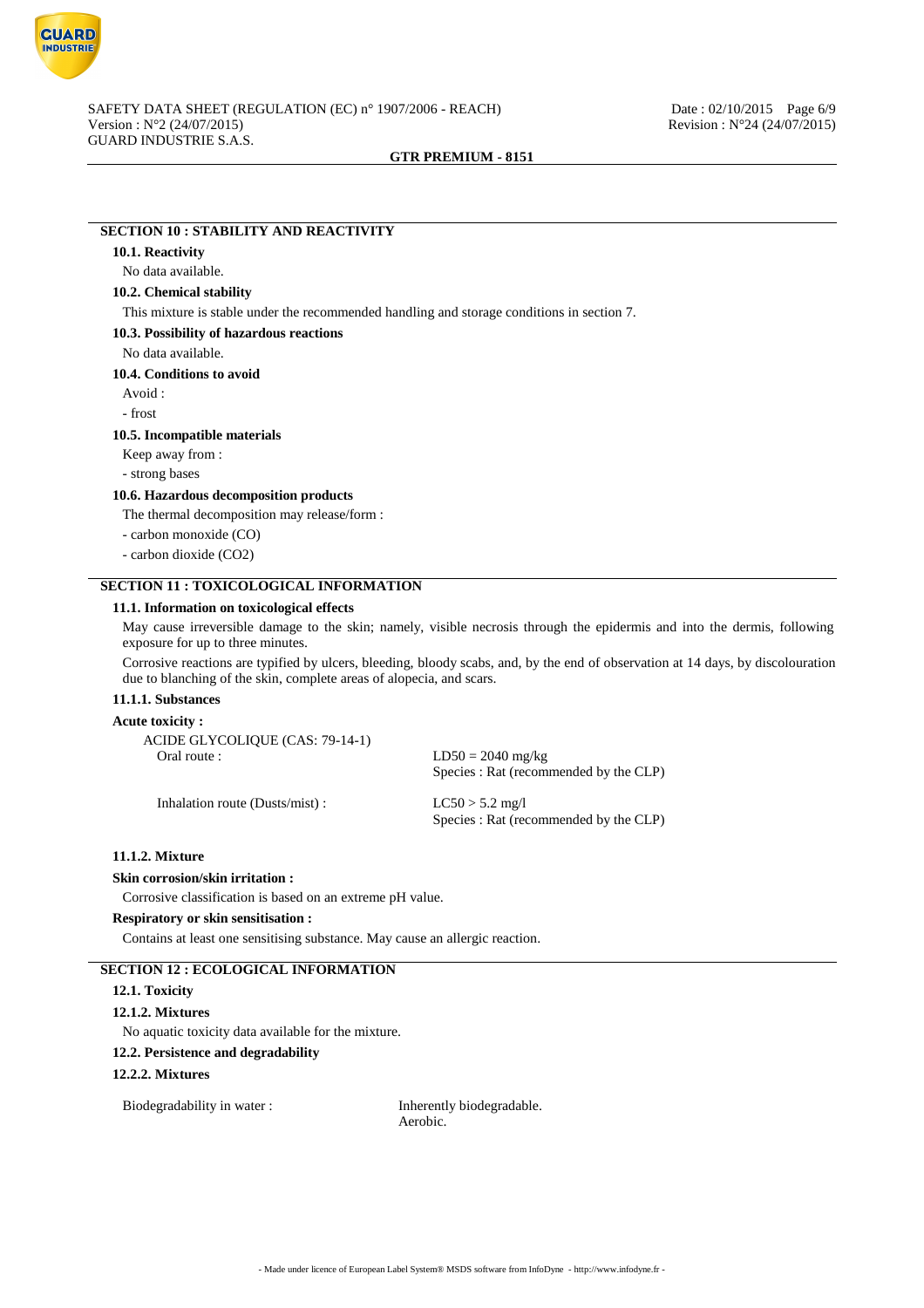

OECD Guideline 302 B (Inherent biodegradability: Zahn-Wellens/EMPA Test)

**12.3. Bioaccumulative potential**

No data available.

**12.4. Mobility in soil**

No data available.

## **12.5. Results of PBT and vPvB assessment**

No data available.

**12.6. Other adverse effects**

No data available.

#### **SECTION 13 : DISPOSAL CONSIDERATIONS**

Proper waste management of the mixture and/or its container must be determined in accordance with Directive 2008/98/EC.

#### **13.1. Waste treatment methods**

Do not pour into drains or waterways.

#### **Waste :**

Waste management is carried out without endangering human health, without harming the environment and, in particular without risk to water, air, soil, plants or animals.

Recycle or dispose of waste in compliance with current legislation, preferably via a certified collector or company.

Do not contaminate the ground or water with waste, do not dispose of waste into the environment.

#### **Soiled packaging :**

Empty container completely. Keep label(s) on container.

Give to a certified disposal contractor.

## **SECTION 14 : TRANSPORT INFORMATION**

Transport product in compliance with provisions of the ADR for road, RID for rail, IMDG for sea and ICAO/IATA for air transport (ADR 2015 - IMDG 2014 - ICAO/IATA 2015).

## **14.1. UN number**

3265

#### **14.2. UN proper shipping name**

UN3265=CORROSIVE LIQUID, ACIDIC, ORGANIC, N.O.S. (acide glycolique)

#### **14.3. Transport hazard class(es)**



8

**14.4. Packing group**

III

-

**14.5. Environmental hazards**

**14.6. Special precautions for user**

| <b>ADR/RID</b> | Class   | Code              | Pack gr. | Label      | Ident.     | LQ      | Provis. | EO   | Cat. | Tunnel |
|----------------|---------|-------------------|----------|------------|------------|---------|---------|------|------|--------|
|                | $\circ$ | C <sub>3</sub>    | Ш        |            | 80         | 5 L     | 274     | E1   |      | IΕ     |
|                |         |                   |          |            |            |         |         |      |      |        |
| <b>IMDG</b>    | Class   | $2^{\circ}$ Label | Pack gr. | <b>ILO</b> | <b>EMS</b> | Provis. | EQ      |      |      |        |
|                |         |                   | Ш        | 5 L        | $F-A,S-B$  | 223 274 | E1      |      |      |        |
|                |         |                   |          |            |            |         |         |      |      |        |
| <b>IATA</b>    | Class   | 2°Label           | Pack gr. | Passager   | Passager   | Cargo   | Cargo   | note | EO   |        |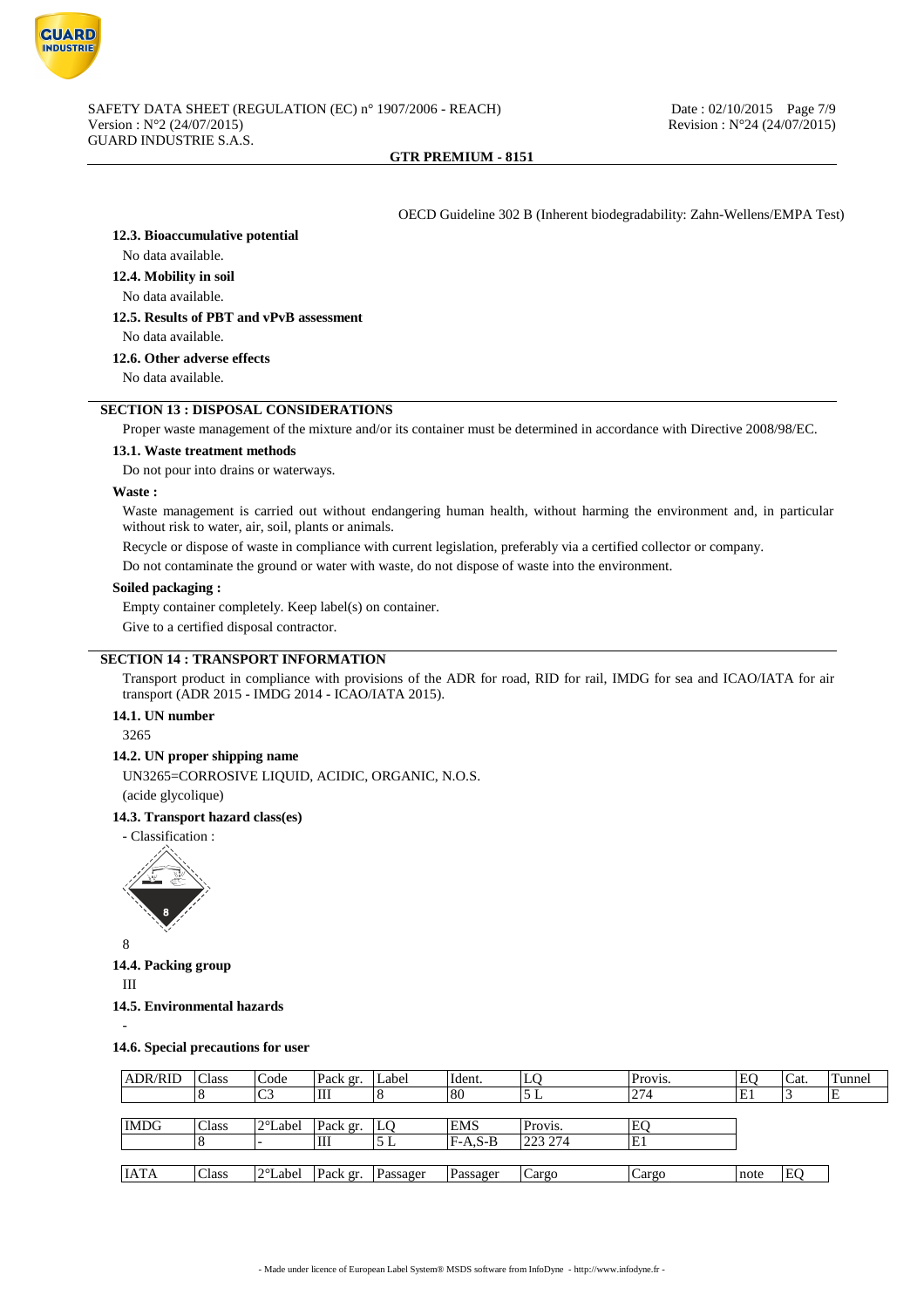

#### SAFETY DATA SHEET (REGULATION (EC) n° 1907/2006 - REACH) Date : 02/10/2015 Page 8/9 Version : N°2 (24/07/2015) Revision : N°24 (24/07/2015) GUARD INDUSTRIE S.A.S.

#### **GTR PREMIUM - 8151**

|  | Ш | $\sqrt{25}$<br>032 | ىد ر<br>$\overline{\phantom{a}}$ | 856 | 60 L | A3   | $\mathbf{r}$<br> EI             |
|--|---|--------------------|----------------------------------|-----|------|------|---------------------------------|
|  |   |                    |                                  |     |      | A803 |                                 |
|  | Ш | Y841               | 1 L                              |     |      | A3   | $\overline{\phantom{0}}$<br> EI |
|  |   |                    |                                  |     |      | A803 |                                 |

For limited quantities, see part 2.7 of the OACI/IATA and chapter 3.4 of the ADR and IMDG.

For excepted quantities, see part 2.6 of the OACI/IATA and chapter 3.5 of the ADR and IMDG.

**14.7. Transport in bulk according to Annex II of Marpol and the IBC Code**

No data available.

## **SECTION 15 : REGULATORY INFORMATION**

#### **15.1. Safety, health and environmental regulations/legislation specific for the substance or mixture**

#### **- Classification and labelling information included in section 2:**

The following regulations have been used:

- EU Regulation No. 1272/2008 amended by EU Regulation No. 487/2013.
- EU Regulation No. 1272/2008 amended by EU Regulation No. 758/2013.
- EU Regulation No. 1272/2008 amended by EU Regulation No. 944/2013.

- EU Regulation No. 1272/2008 amended by EU Regulation No. 605/2014.

- EU Regulation No. 1272/2008 amended by EU Regulation No. 1297/2014.

## **- Container information:**

No data available.

**- Particular provisions :**

## No data available.

## **- Labelling for detergents (EC Regulation No. 648/2004,907/2006) :**

- less than 5 % : nonionic surfactants

- allergenic fragrances :

benzyl salicylate

linalool

# **15.2. Chemical safety assessment**

No data available.

## **SECTION 16 : OTHER INFORMATION**

Since the user's working conditions are not known by us, the information supplied on this safety data sheet is based on our current level of knowledge and on national and community regulations.

The mixture must not be used for other uses than those specified in section 1 without having first obtained written handling instructions.

It is at all times the responsibility of the user to take all necessary measures to comply with legal requirements and local regulations.

The information in this safety data sheet must be regarded as a description of the safety requirements relating to the mixture and not as a guarantee of the properties thereof.

#### **Wording of the phrases mentioned in section 3 :**

| H <sub>290</sub> | May be corrosive to metals.                      |
|------------------|--------------------------------------------------|
| H302             | Harmful if swallowed.                            |
| H314             | Causes severe skin burns and eye damage.         |
| H315             | Causes skin irritation.                          |
| H317             | May cause an allergic skin reaction.             |
| H318             | Causes serious eye damage.                       |
| H319             | Causes serious eye irritation.                   |
| H332             | Harmful if inhaled.                              |
| H335             | May cause respiratory irritation.                |
| H411             | Toxic to aquatic life with long lasting effects. |
|                  |                                                  |